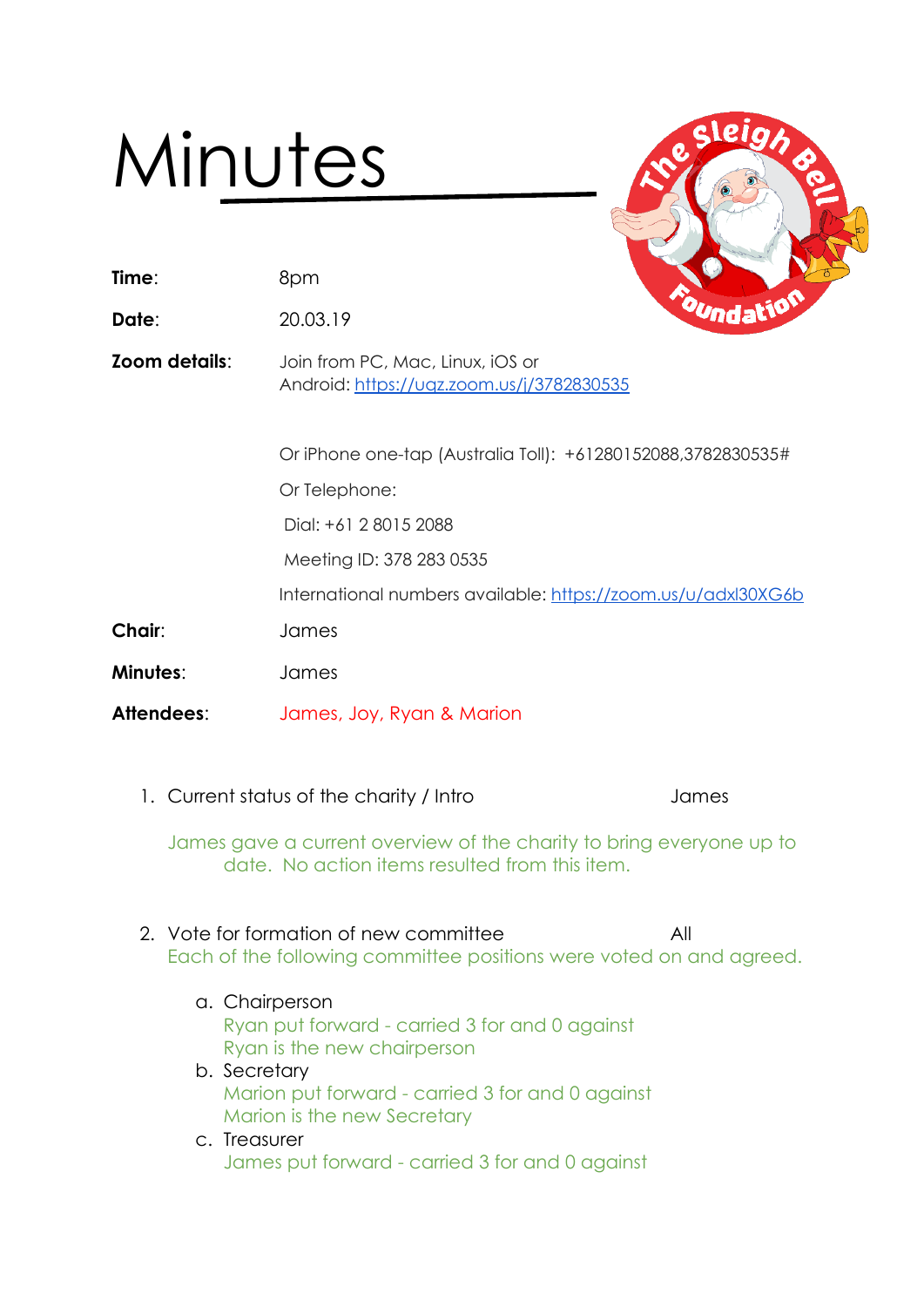James is the new Treasurer

d. General Committee Members Joy put forward - carried 3 for and 0 against Joy is a general committee member

3. Fundraising All a. Budget for 2019

James confirmed our fundraising target of \$3000 with a working budget for WW2019 based on last year of \$2500

b. Ideas

Get companies to sponsor each element of the meal / days activities.

James to put a marketing pack together

Ryan - other places for sausage sizzles

Marion - To look into bunnings sausage sizzle and some opportunities on the Sunshine Coast

- c. QLD fundraising number
	- i. Do we need to apply?

James to investigate

ii. Is the committee happy to apply?

Committee happy to apply. Vote: 4 for and 0 against

## **N.B. Point 4 and 5 below have been passed to the next meeting**

| 4. Winter Wonderland 2019                                 | All   |
|-----------------------------------------------------------|-------|
| a. Date                                                   |       |
| b. Venue                                                  |       |
| c. Removal of branding for WW2019                         | James |
| d. Discussion / Ideas                                     | All   |
| 5. Any Other Business (just add item below and your name) |       |
| a. Current items owned by TSBF                            | lames |
|                                                           |       |
|                                                           |       |

6. Next Meeting **All**